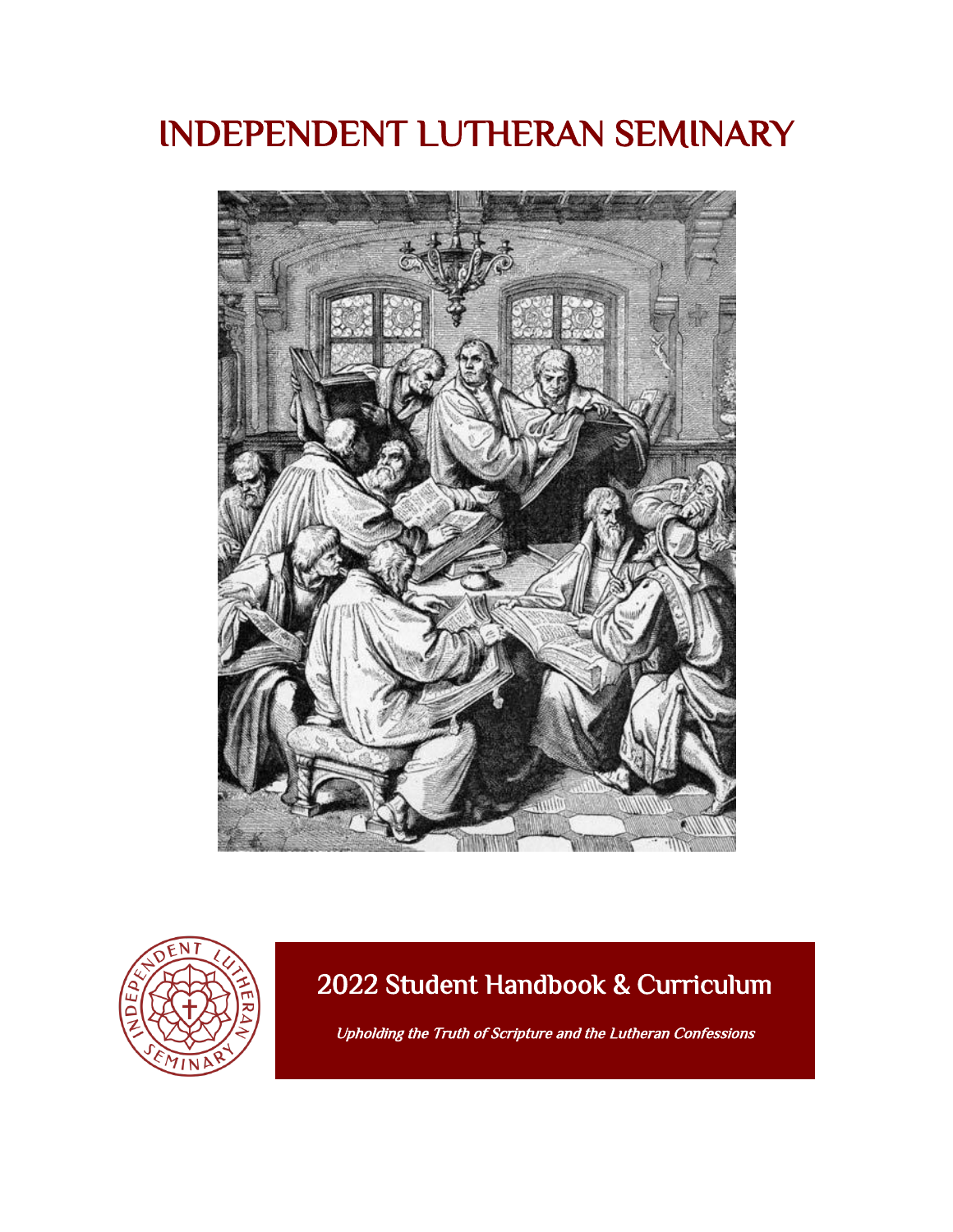

# **Contents**

- **A Word from the Chancellor 3**
	- **Practical Suggestions 4**

**General Rules 5**

**Overview and Texts 6**

- **Sample Student Transcript 9**
- **Examinations and Diplomas 10**

**Ordination in the ILD 11**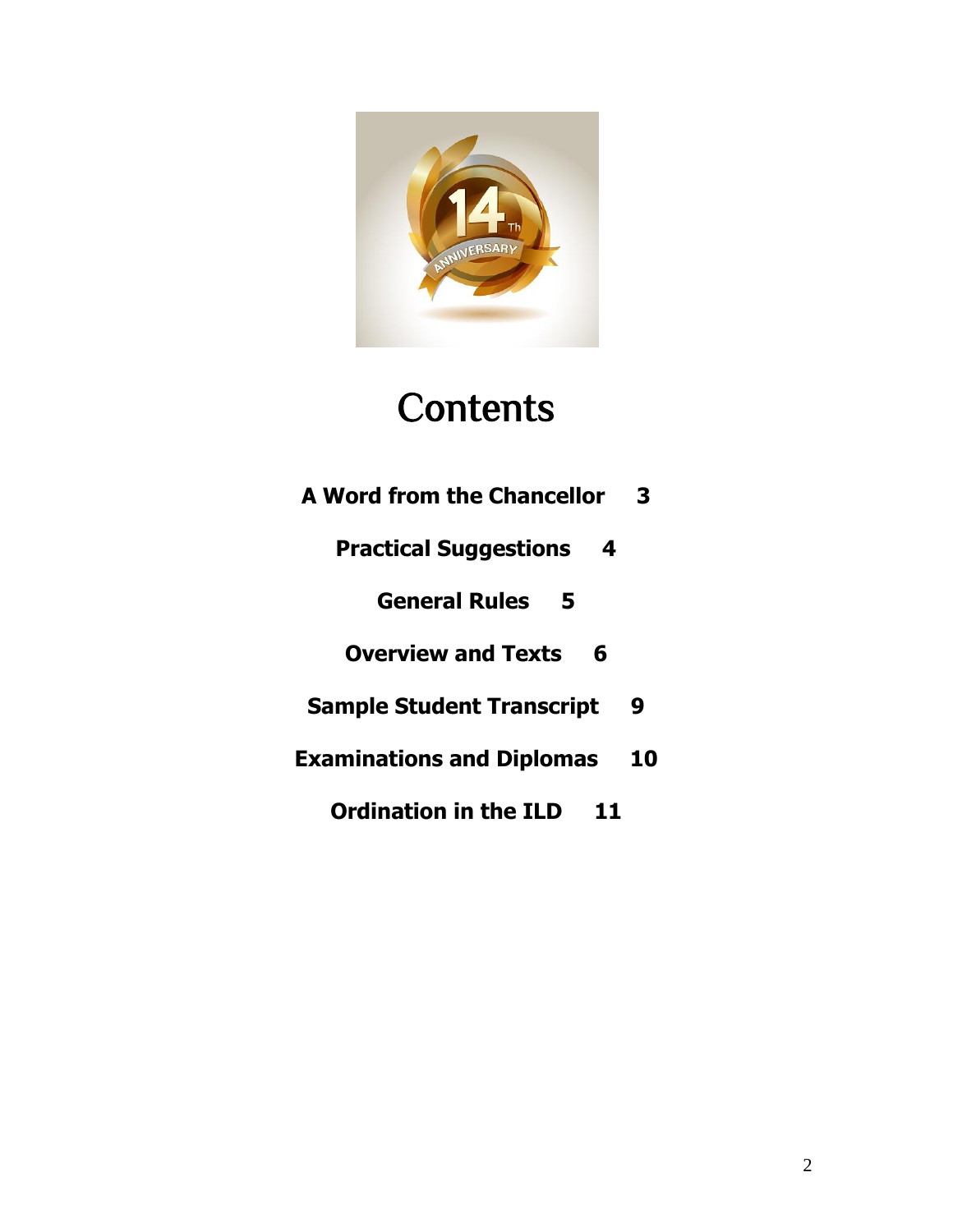

### INDEPENDENT LUTHERAN SEMINARY

Upholding the Truth of Scripture and the Lutheran Confessions E-mail: indluthseminary@yahoo.com



Our Seminary is dedicated to providing you with a firm grounding in Lutheran Theology and in equipping lay people, teachers and faithful pastors to effectively proclaim the gospel and serve Christ's church throughout the world.

The Independent Lutheran Seminary offers a solid education that will nourish and deepen your spiritual life along with broadening your Biblical and theological knowledge. Our

program centers on Biblical, historical, liturgical, sacramental and systematic theological studies. Our curriculum of theological studies is designed to instill what is central to our faith and tradition. It is our hope that your Seminary studies will provoke thought, stimulate your mind and deepen your understanding by offering you a balanced program specifically suited for those who desire to study at their own pace and who cannot afford or attend an on campus Seminary. This allows you to keep your full-time job and minister within your congregation as you work towards completing your studies at your own pace.

Our Seminary offers these tuition-free academic programs:

- Master of Theological Studies (MTS) in Orthodox Lutheran Theology
- Master of Theology (MTh) in Homiletical Theology
- Diploma in Pastoral Care
- Master of Ministry (MMin) in Pastoral Theology

For those seeking a route towards ordination, we seek to assist candidates in attaining the various skills and knowledge necessary for today's Pastoral Ministry, enabling them to articulate the Christian faith to others and what it means to be a follower of Jesus Christ confidently in order to foster a sense of community and commitment to the Lord. Our programs include Pastoral, moral, and spiritual studies designed to develop their talents and to enhance the development of theologically sound and committed candidates as future ordained ministers of God's people.

In Him, Rev. Robbie H. Osmundson **Chancellor**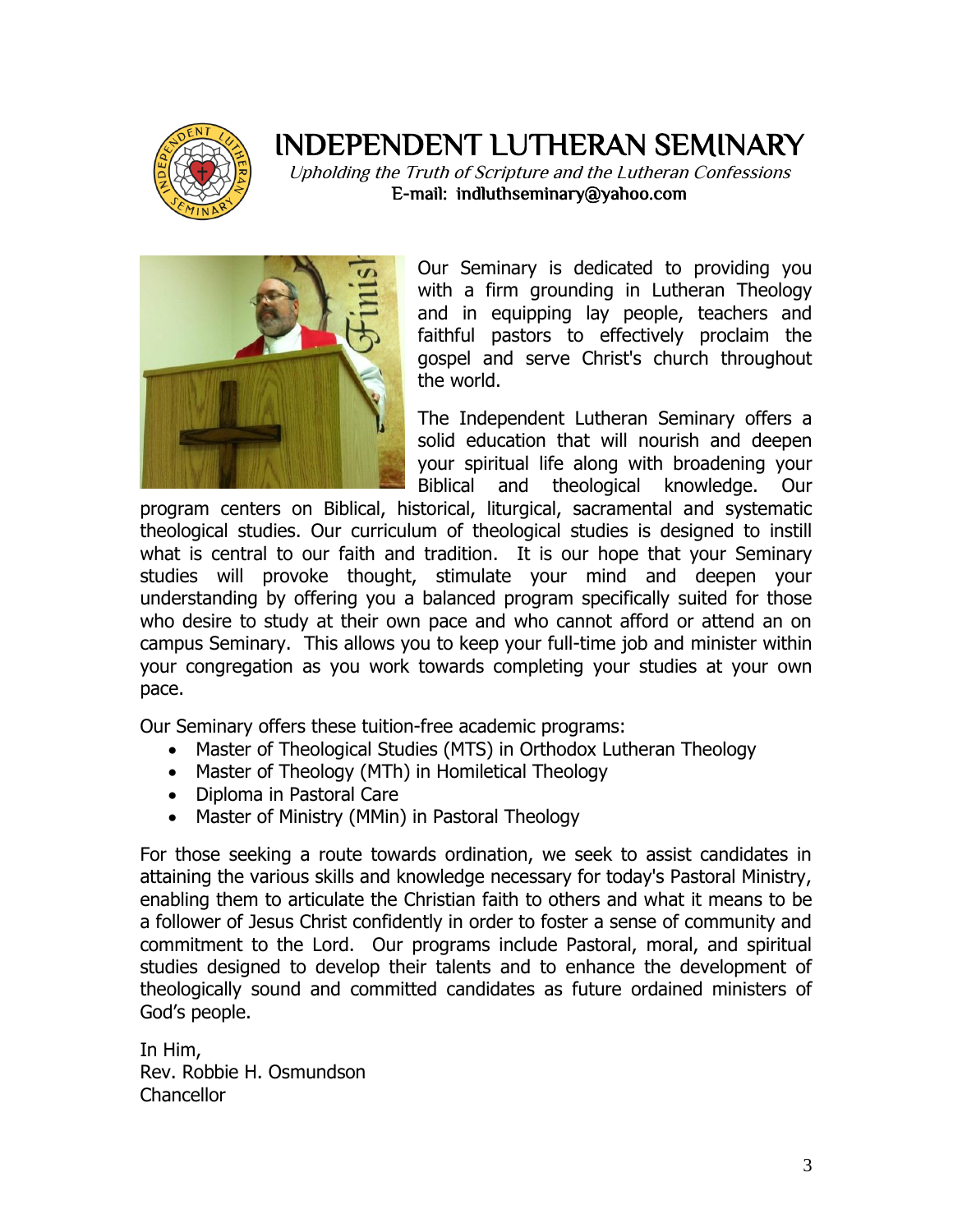# Practical Suggestions



As you begin your studies with the ILS, we understand that self-study can be a bit overwhelming if you have had no previous experience with this type of learning. For that reason we make the following suggestions:

- Find a place where you can study in quiet. Your study area should be free of distractions and comfortable.
- Start each study session with prayer. Ask the Holy Spirit to guide you in your studies. Prayer before each session should be routine.
- Schedule regular times to study. Try your best to stick to your study time schedule. An example would be 1 hour between 7 & 8 PM weekdays.
- Don't be afraid to ask for help. Many students get discouraged when they hit roadblocks in their studies. **It is important not to give up, instead ask for help.**
- Make a timeline. Try to stick to your timeline to finish each module.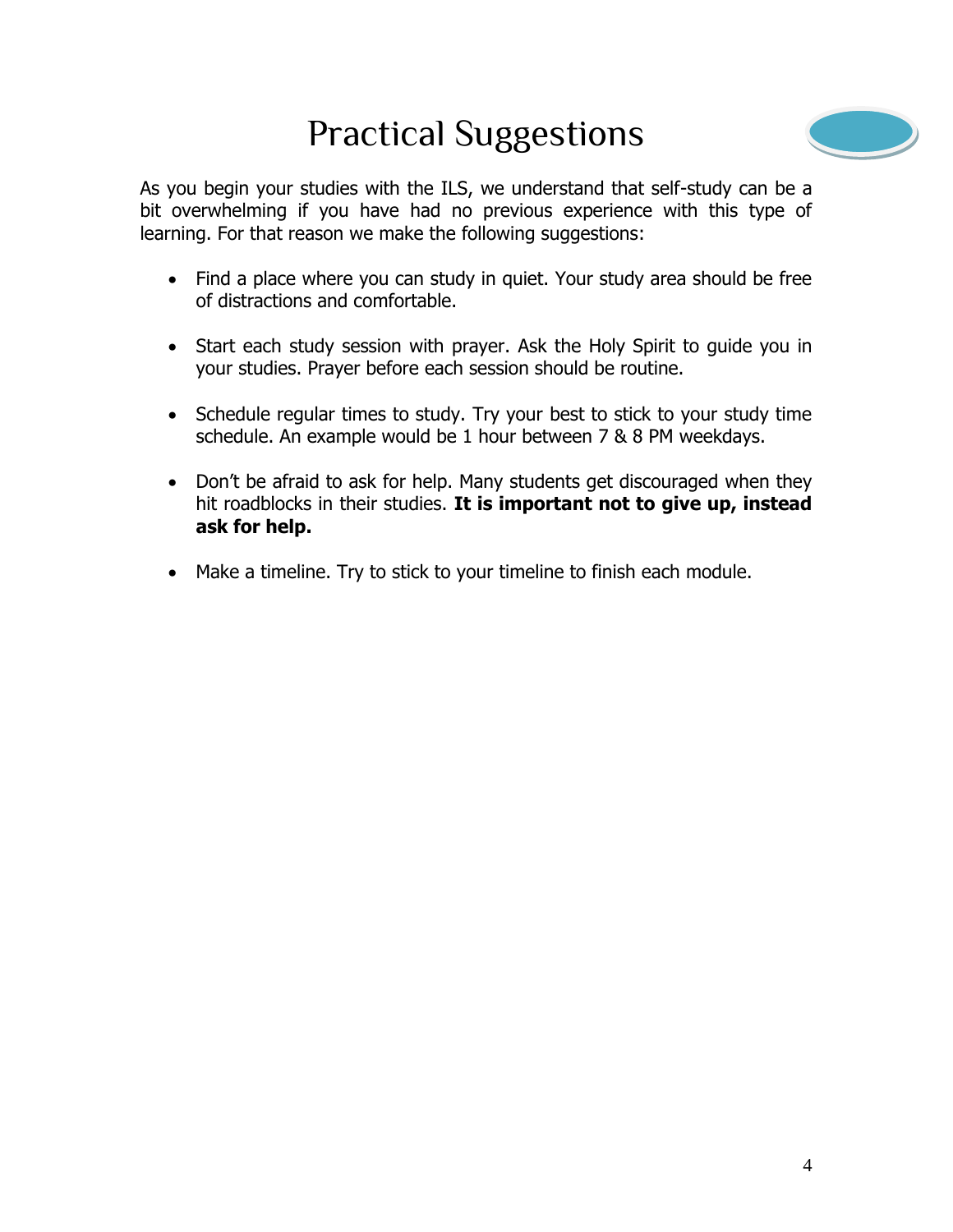# General Rules



#### **Textbooks**

Each study book will be sent to you as an attached pdf book (**with the exception 3 books so noted in the Modules**) along with the appropriate examination. **Read the entire book, then do the exam.**

#### **Time Limitations**

There is a time requirement of **6 months** to complete each complete module. Please let us know if you cannot complete the module on time and **an extension may be granted, if requested.** Seminarians should work at a steady pace as not to lose track of main themes of theological thought. If there is no activity for a period of **1 year** the Student will be placed in an inactive status. Any inactive student may request to be re-instated, and can start at the level that the student last completed by completing a new application.

#### **Questions**

If at any time questions arise involving the text or the coursework, you may contact the seminary for explanation or help in understanding it. Accordingly, any questions concerning doctrinal stances and practices within the ILD may be directed to the Seminary.

#### **Ethics and Conduct**

All students are expected to demonstrate Christian ethics in their studies and complete all work on their own. All students are expected to live according to Church standards and lifestyle.

#### **Updates**

All students are requested to keep us updated as to their current address, telephone number and e-mail address. If a student cannot be contacted by ordinary means (i.e. address, telephone or e-mail), they will be placed in an inactive status.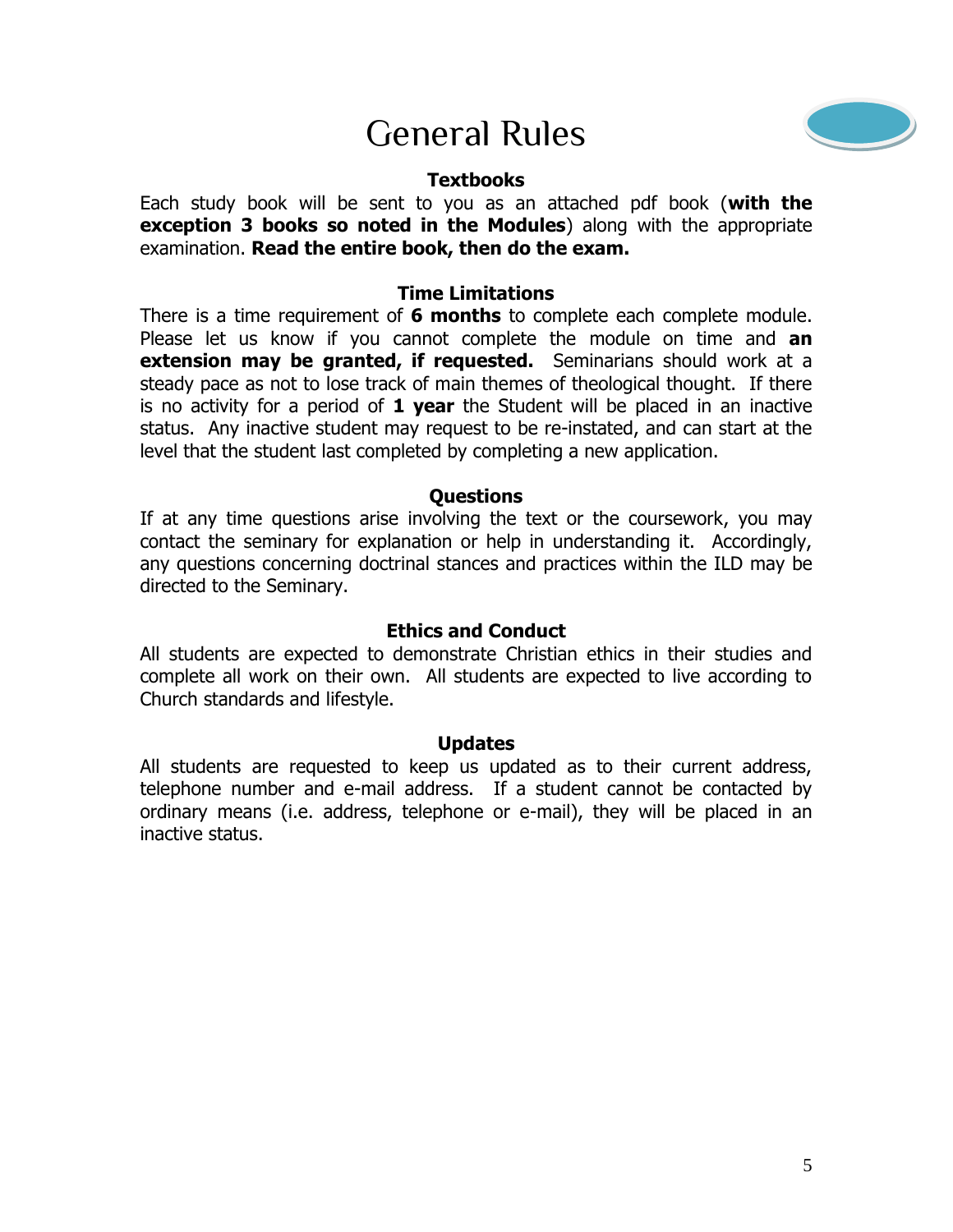# CURRICULUM OVERVIEW AND TEXTBOOKS



- The King James Version (1611) is used as basic textbook.
- The Concordia Study Bible (NIV), The Lutheran Study Bible (ESV from CHP) is recommended for the notes only (Optional)
- Diploma sent upon completion of each course.
- All textbooks are sent in pdf form, transferable to your computer except those indicated which you may purchase or obtain through inter-library loan.

## ORTHODOX LUTHERAN THEOLOGY

#### **MODULE 1 – BASIC LUTHERAN DOCTRINE**

**Overview:** Covers the basic doctrines as taught in the Lutheran Church. An insightful course for those who know little or wish to know more about what the conservative Lutheran really believes. Summarizes in clear detail the Lutheran viewpoint on major theological and doctrinal issues.

#### **Textbooks:**

- **The Lutheran Way of Salvation** by Rev. G. H. Gerberding
- **Compend of Lutheran Theology** by Leonard Hutter

#### **MODULE 2 – PIETIST DOCTRINE**

**Overview:** Explores the beginnings of the Pietist movement in the Lutheran church which spread to Norway and other Scandinavian countries besides the European continent. Gives insight as to why Pietism is an important concept for today. The original ELCA (now known as the Eielson Synod), Norwegian, AFLC, Hauge, and the Church of the Lutheran Brethren were founded on the Pietist movement in Norway.

#### **Textbooks:**

- **Pia Desideria** by Philip Jacob Spener **Note:** Available from Augsburg Fortress Publishing or Amazon
- **True Christianity** by Johann Arndt **Note:** Newer updated language version available through Paulist Press or Amazon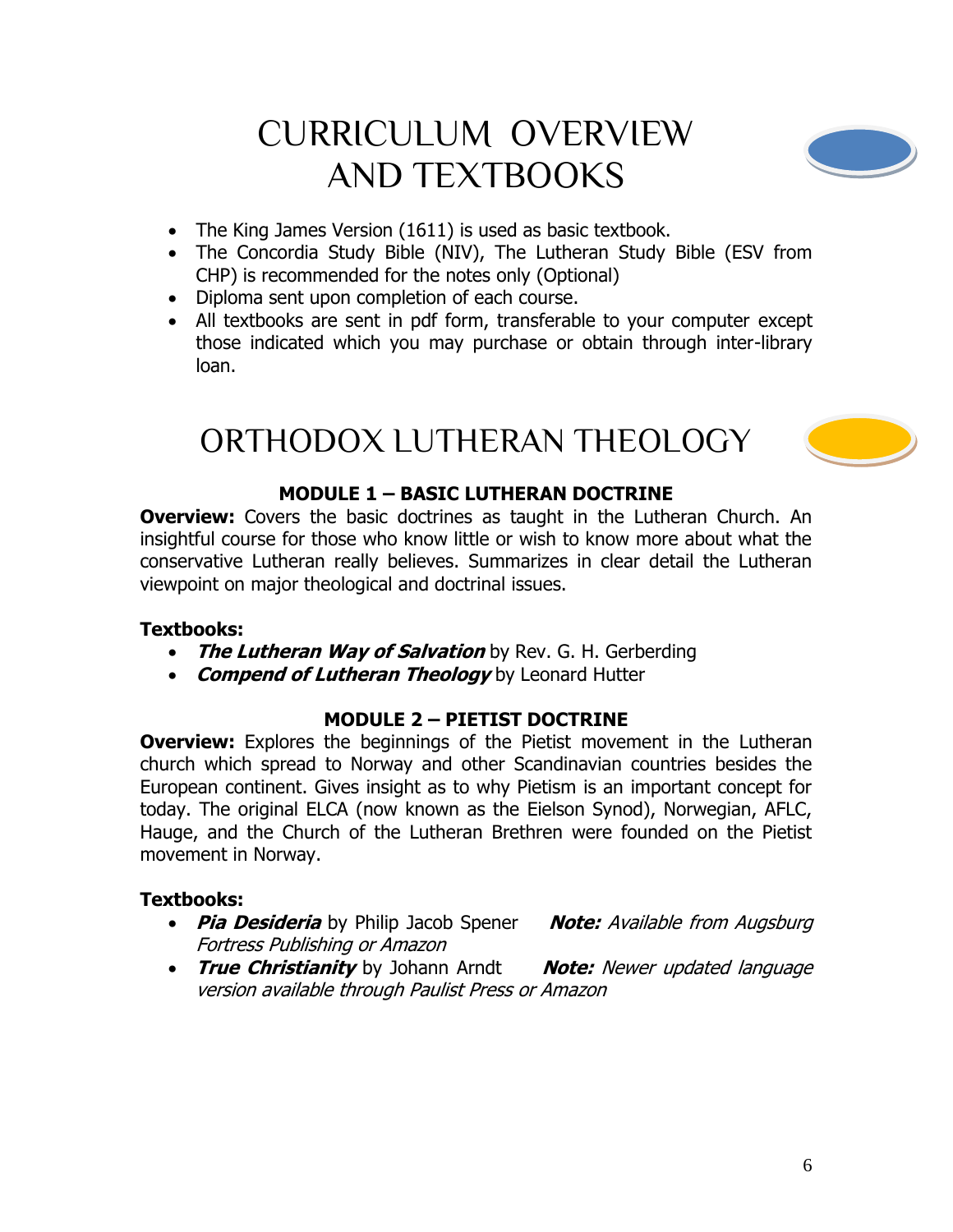#### **MODULE 3 – LUTHERAN CONFESSIONS**

**Overview:** Goes through the Confessions of the Lutheran church and what Lutherans really believe and teach. Course focuses on the **Unaltered Augsburg Confession** and it's history.

#### **Textbooks:**

- **The Christian Book of Concord Note:** Updated language and historical notes, etc. in Concordia: The Lutheran Confessions from CHP
- **The Augsburg Confession** by J. L. Neve

#### **MODULE 4 – SYSTEMATIC THEOLOGY**

**Overview:** Focuses on the differences between the Lutheran Church and other denominations from whose roots today's current Christian denominations and non-denominational churches come from.

#### **Textbooks:**

- **Conservative Reformation and its Theology** by Charles P. Krauth
- **The Doctrine of the Church** by Revere Franklin Weidner
- **Popular Symbolics** by Th. Engelder
- **Churches and Sects of Christendom** by J. L. Neve

#### **MODULE 5 – CONGREGATIONAL EVALUATION**

**Overview:** Assignments cover visitations to various denominations and evaluating various areas of the congregation visited.

## HOMILETICAL THEOLOGY



**Overview:** This course explores the construction and delivery of the Sermon from both Lutheran and non-denominational standpoints. The course will require submission of both written and oral sermons. Critiques presented for improvement.

#### **Textbooks:**

- **Homiletics** by Johann Michael Reu
- Law and Gospel by C. F. W. Walther **Note:** Updated version available through Concordia Publishing House.
- **How to Prepare Sermons and Gospel Addresses** by William Evans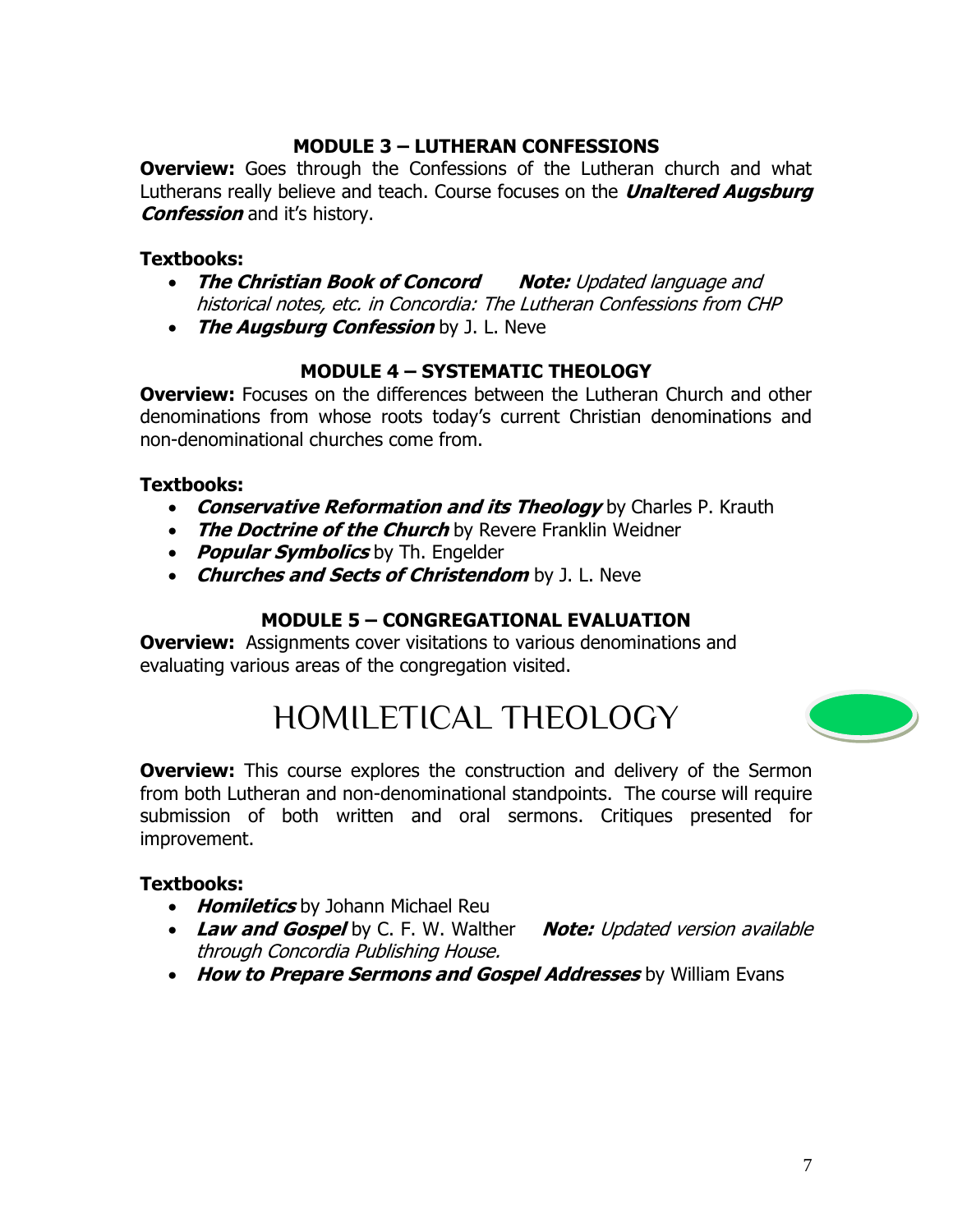# PASTORAL THEOLOGY



#### **MODULE 1 – PASTORAL THEOLOGY**

**Overview:** This course explores the various aspects of Pastoral Theology and care in the Congregation.

#### **Textbooks:**

- **The Lutheran Pastor** by Rev. G. H. Gerberding
- **Pastoral Theology** by C. F. W. Walther **Note:** Two updated versions available through Christian News and Concordia Publishing House
- **The Call to the Ministry** by F. W. Conrad, DD

#### **MODULE 2 – MINISTRY DIRECTION**

**Overview:** This course covers introspection, Ministry Direction, steps and checklists towards starting a Congregation and list of Resources. Includes courses in Chaplaincy for those interested.

#### **Textbooks:**

 *Ministry Direction Workbook* by Rev. Robbie H. Osmundson and Rev. Dennis Wyman

#### **MODULE 3 – CHAPLAINCIES (Optional)**

**Overview:** This course covers aspects of Retirement Communities Chaplaincy and Chaplaincy Direction in other types of Chaplaincies.

#### **Textbooks:**

- **Handbook for Nursing Home Ministry** by Christian Concourse Ministries
- **Nursing Home Ministry** by Tom McCormick
- **An Orthodox Chaplaincy Field Manual** by Rev. Brad Varvil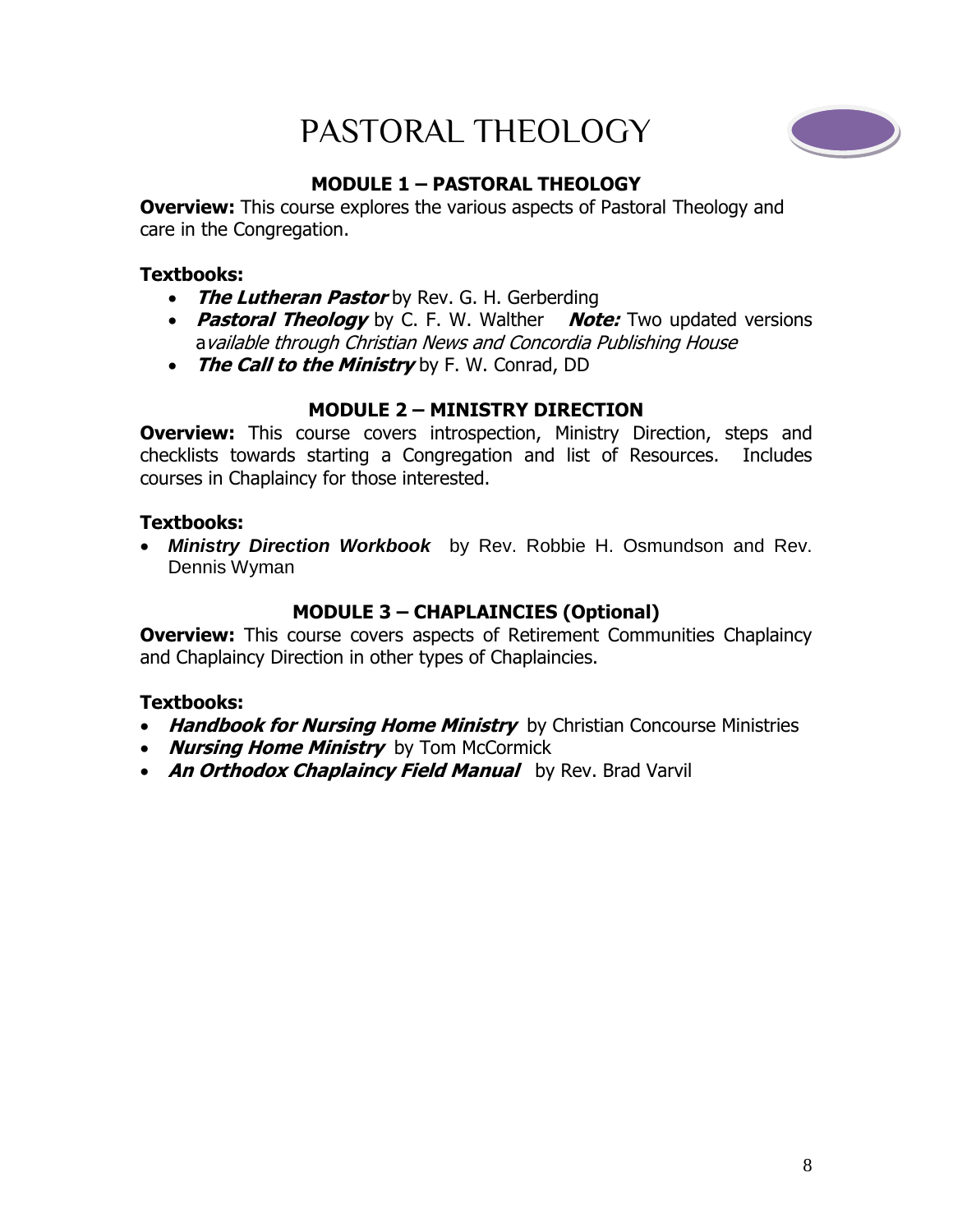# STUDENT TRANSCRIPT



**You may request your transcript at any time so that you can review your progress.**



INDEPENDENT **SEMINARY** 

LUTHERAN Student Transcript

#### **ID 12-3456 John Quicy Sample**

| <b>Course</b> | <b>Instructor</b> | <b>Text</b>                                    | <b>Commenced Completed Credits</b> |  | <b>Total</b><br><b>Earned</b> |
|---------------|-------------------|------------------------------------------------|------------------------------------|--|-------------------------------|
| LT1.1         | Gerberding        | <b>Way of Salvation</b>                        |                                    |  |                               |
| LT1.2         | <b>Hutter</b>     | <b>Compend</b>                                 |                                    |  |                               |
| LT1.3         |                   | Assignment   Module LT1 Evaluation             |                                    |  |                               |
| LT2.1         | <b>Spener</b>     | Pia Desideria                                  |                                    |  |                               |
| LT2.2         | <b>Arndt</b>      | <b>True Christianity</b>                       |                                    |  |                               |
| LT2.3         |                   | <b>Assignment   Module LT2 Evaluation</b>      |                                    |  |                               |
| LT3.1         | <b>Neve</b>       | <b>Augsburg Confession</b>                     |                                    |  |                               |
| LT3.2         |                   | <b>Assignment   Module LT3 Evaluation</b>      |                                    |  |                               |
| LT4.1         | <b>Krauth</b>     | <b>Conservative Reformation</b>                |                                    |  |                               |
| <b>LT4.2</b>  | Weidner           | <b>Doctrine of the Church</b>                  |                                    |  |                               |
| LT4.3         | <b>Neve</b>       | <b>Churches and Sects</b>                      |                                    |  |                               |
| LT4.4         | <b>Engelder</b>   | <b>Popular Symbolics</b>                       |                                    |  |                               |
| LT4.5         | <b>Assignment</b> | <b>Module LT4 Evaluation</b>                   |                                    |  |                               |
| LT5.1         |                   | <b>Assignment Congregational Evaluation #1</b> |                                    |  |                               |
| LT5.2         |                   | Assignment Congregational Evaluation #2        |                                    |  |                               |
| LT5.3         |                   | <b>Assignment Congregational Evaluation #3</b> |                                    |  |                               |
| <b>LT5.4</b>  | <b>Assignment</b> | <b>Module LT 5 Evaluation</b>                  |                                    |  |                               |
| HM1.1         | Reu               | <b>Homiletics</b>                              |                                    |  |                               |
| <b>HM1.2</b>  | <b>Walther</b>    | <b>Law and Gospel</b>                          |                                    |  |                               |
| HM2.1         |                   | Assignment Sermon Technique Analysis #1        |                                    |  |                               |
| HM2.2         |                   | Assignment Sermon Technique Analysis #2        |                                    |  |                               |
| <b>HM2.3</b>  |                   | Assignment Sermon Technique Analysis #3        |                                    |  |                               |
| HM2.4         |                   | Assignment Sermon Technique Analysis #4        |                                    |  |                               |
| <b>HM3.1</b>  | <b>Evans</b>      | <b>How to Prepare Sermons</b>                  |                                    |  |                               |
| HM3.2         |                   | <b>Assignment   Textual Sermon Submission</b>  |                                    |  |                               |
| <b>HM3.3</b>  |                   | <b>Assignment Expository Sermon Submission</b> |                                    |  |                               |
| <b>HM3.4</b>  |                   | Assignment Topical Sermon Submission           |                                    |  |                               |
| <b>HM3.5</b>  |                   | <b>Assignment Final Sermon Submission</b>      |                                    |  |                               |
| HM4.1         |                   | <b>Assignment Homiletics Evaluation</b>        |                                    |  |                               |
| <b>PT1.1</b>  | Gerberding        | <b>The Lutheran Pastor</b>                     |                                    |  |                               |
| <b>PT1.2</b>  | Walther           | <b>Pastoral Theology</b>                       |                                    |  |                               |
| PT1.3         | Conrad            | <b>Call to the Ministry</b>                    |                                    |  |                               |
| PT2.1         |                   | <b>Assignment Pastoral Care Evaluation</b>     |                                    |  |                               |
| <b>PT3.1</b>  |                   | <b>Assignment Ministry Direction Workbook</b>  |                                    |  |                               |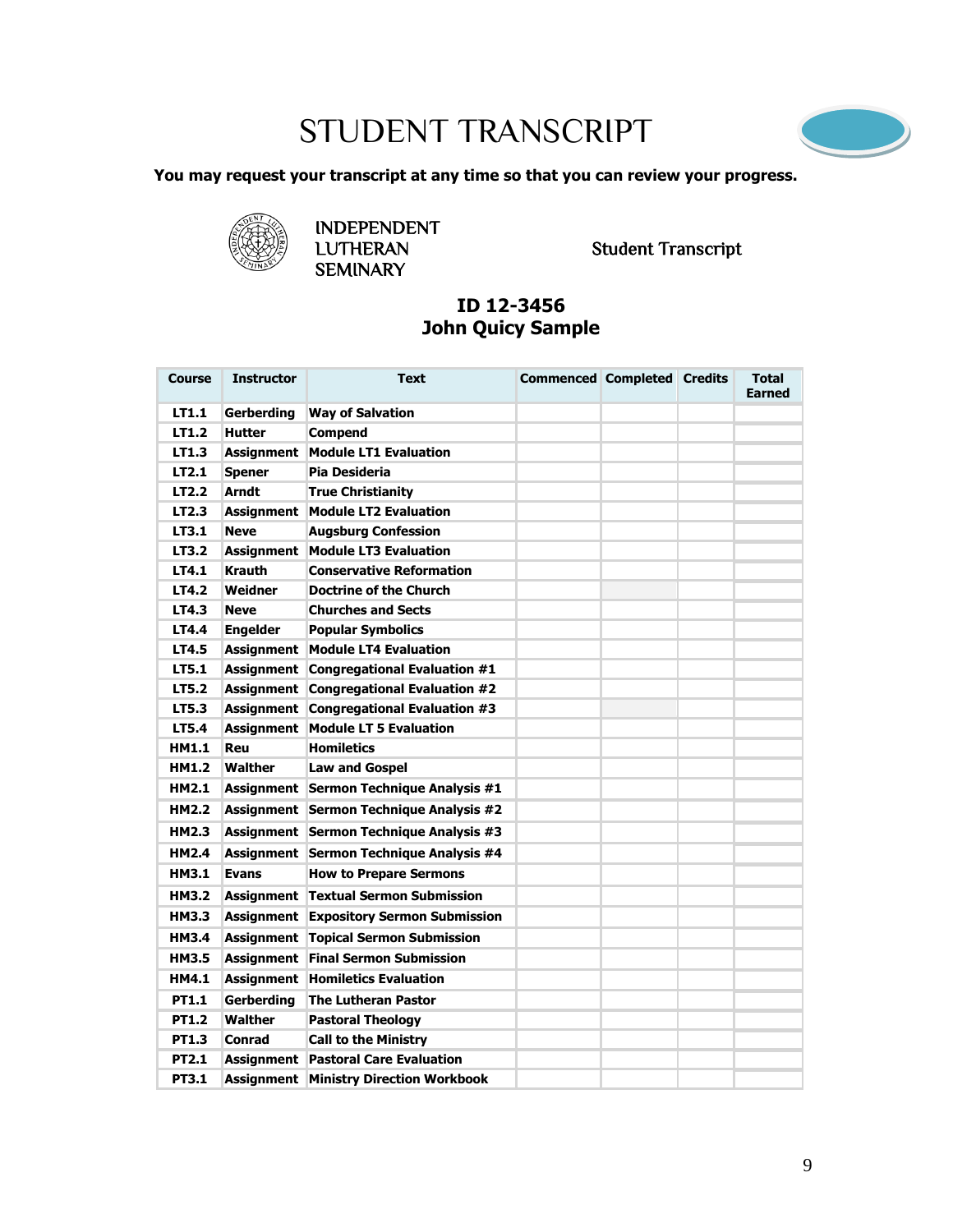# EXAMINATIONS AND DEGREES



#### **What to Expect**

All examinations in the Independent Lutheran Seminary are open book. We are more interested in:

- Whether you are getting the points of the instruction given in the book.
- Your understanding of the text and how it relates to you and how it applies today

#### **Grading**

There is no grading scale  $A - F$ . The points stated above about examinations apply here also. The Lord is more interested in your understanding of His Word, Doctrines and the living out of the Christian life, than in man's determination. For those desirous of a Pastoral Ministry: understanding of the Word, Doctrines and living righteously and the purity of teaching it, is imperative.

#### **Degrees and Diplomas**

Upon completion of each course of study (i.e. Orthodox Lutheran Theology, Homiletical Theology and Pastoral Theology) you will receive an 8 ½ x 12 Parchment Degree / Diploma suitable for framing. Each Degree / Diploma will be issued on the  $30<sup>th</sup>$  of the month of completion (except Feb). A Sample Diploma is shown below:

#### Independent Lutheran Seminary



Having satisfactorily completed the prescribed requirements of Theological Studies and examinations, is hereby conferred upon

#### John Quincey Sample

the Degree of

#### Master of Theological Studies

in

#### Orthodox Lutheran Theology

 $\mathfrak M$ ith all the honors, rights and pribileges appertaining thereto Given this 10th day of May 2021 in Klamath Falls, Oregon

#### *R H Osmundson*

Rev. Robbie H. Osmundson Chancellor